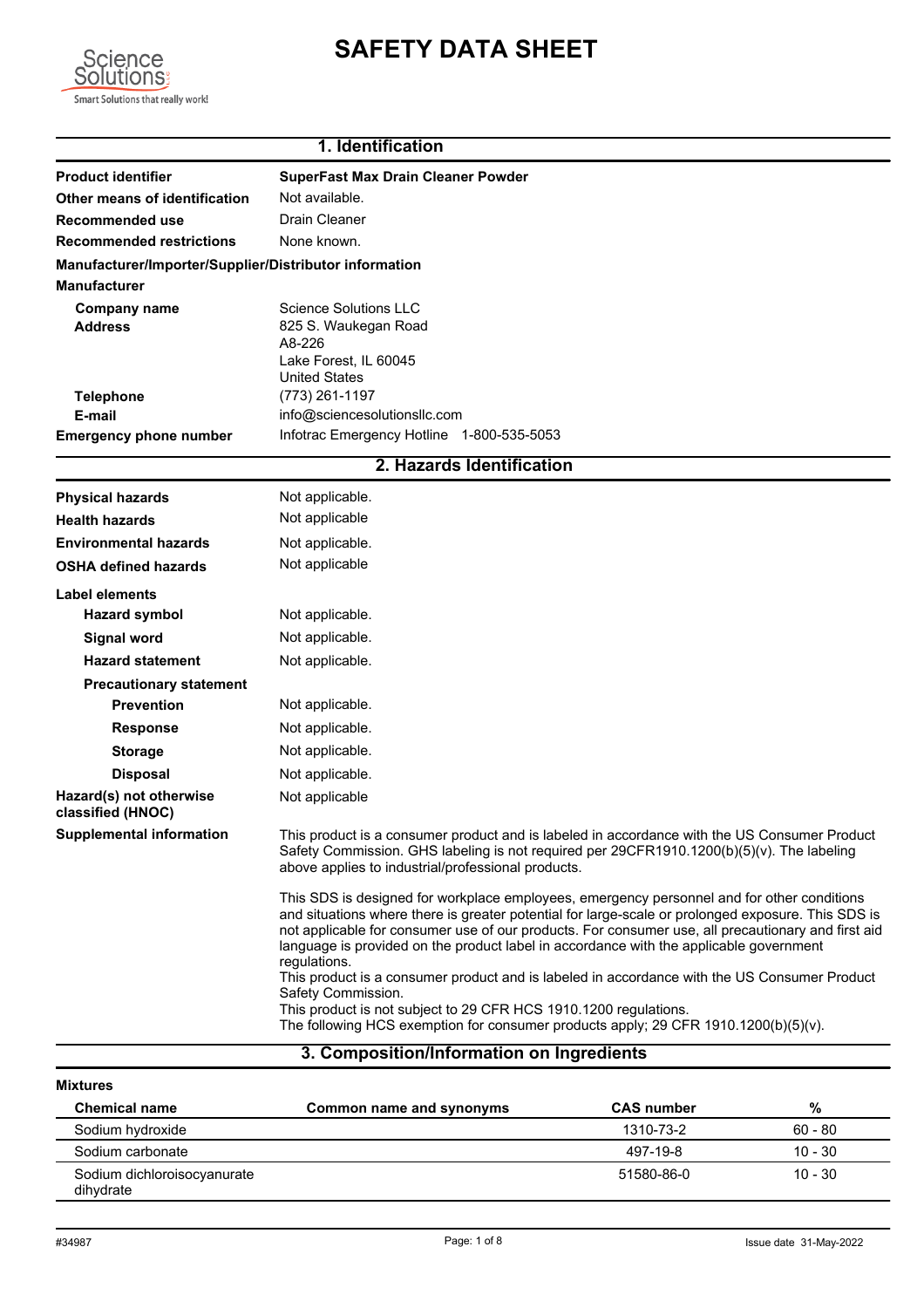| <b>4. First Aid Measures</b>                                                 |                                                                                                                                                                                                                                                                                                                                                                                                                                                                                                                                                                                      |  |  |  |
|------------------------------------------------------------------------------|--------------------------------------------------------------------------------------------------------------------------------------------------------------------------------------------------------------------------------------------------------------------------------------------------------------------------------------------------------------------------------------------------------------------------------------------------------------------------------------------------------------------------------------------------------------------------------------|--|--|--|
| <b>Inhalation</b>                                                            | If inhaled: Remove person to fresh air and keep comfortable for breathing. Immediately call a<br>POISON CENTER or doctor.                                                                                                                                                                                                                                                                                                                                                                                                                                                            |  |  |  |
| <b>Skin contact</b>                                                          | If on skin (or hair): Take off immediately all contaminated clothing. Rinse skin with water or<br>shower. Specific treatment (see information on this label). Immediately call a POISON CENTER or<br>doctor.                                                                                                                                                                                                                                                                                                                                                                         |  |  |  |
| Eye contact                                                                  | If in eyes: Rinse cautiously with water for several minutes. Remove contact lenses, if present and<br>easy to do. Continue rinsing. Immediately call a POISON CENTER or doctor.                                                                                                                                                                                                                                                                                                                                                                                                      |  |  |  |
| Ingestion                                                                    | If swallowed: Rinse mouth. Do NOT induce vomiting. Immediately call a POISON CENTER or<br>doctor.                                                                                                                                                                                                                                                                                                                                                                                                                                                                                    |  |  |  |
| <b>Most important</b><br>symptoms/effects, acute and<br>delayed              | Burning pain and severe corrosive skin damage. Causes serious eye damage. Symptoms may<br>include stinging, tearing, redness, swelling, and blurred vision. Permanent eye damage including<br>blindness could result.                                                                                                                                                                                                                                                                                                                                                                |  |  |  |
| Indication of immediate<br>medical attention and special<br>treatment needed | Provide general supportive measures and treat symptomatically. Symptoms may be delayed.                                                                                                                                                                                                                                                                                                                                                                                                                                                                                              |  |  |  |
| <b>General information</b>                                                   | Take off all contaminated clothing immediately. Contact with combustible material may cause fire.<br>In case of shortness of breath, give oxygen. Immediate medical attention is required. If you feel<br>unwell, seek medical advice (show the label where possible). Ensure that medical personnel are<br>aware of the material(s) involved and take precautions to protect themselves. Show this safety<br>data sheet to the doctor in attendance. Wash contaminated clothing before reuse. Avoid contact<br>with eyes and skin. Keep out of reach of children.                   |  |  |  |
|                                                                              | 5. Fire Fighting Measures                                                                                                                                                                                                                                                                                                                                                                                                                                                                                                                                                            |  |  |  |
| Suitable extinguishing media                                                 | Alcohol resistant foam. Powder. Carbon dioxide. Water Fog.                                                                                                                                                                                                                                                                                                                                                                                                                                                                                                                           |  |  |  |
| Unsuitable extinguishing<br>media                                            | Do not use water jet as an extinguisher, as this will spread the fire.                                                                                                                                                                                                                                                                                                                                                                                                                                                                                                               |  |  |  |
| Specific hazards arising from<br>the chemical                                | Greatly increases the burning rate of combustible materials. Containers may explode when<br>heated.                                                                                                                                                                                                                                                                                                                                                                                                                                                                                  |  |  |  |
| Special protective equipment<br>and precautions for firefighters             | Self-contained breathing apparatus and full protective clothing must be worn in case of fire.                                                                                                                                                                                                                                                                                                                                                                                                                                                                                        |  |  |  |
| <b>Fire fighting</b><br>equipment/instructions                               | In case of fire and/or explosion do not breathe fumes. Move containers from fire area if you can do<br>it without risk. Do not scatter spilled material with high pressure water streams. Cool containers<br>with flooding quantities of water until well after fire is out.                                                                                                                                                                                                                                                                                                         |  |  |  |
| <b>Specific methods</b>                                                      | Use standard firefighting procedures and consider the hazards of other involved materials.                                                                                                                                                                                                                                                                                                                                                                                                                                                                                           |  |  |  |
| <b>General fire hazards</b>                                                  | May intensify fire; oxidizer. Contact with combustible material may cause fire.                                                                                                                                                                                                                                                                                                                                                                                                                                                                                                      |  |  |  |
| 6. Accidental Release Measures                                               |                                                                                                                                                                                                                                                                                                                                                                                                                                                                                                                                                                                      |  |  |  |
| Personal precautions,<br>protective equipment and<br>emergency procedures    | Keep unnecessary personnel away. Keep people away from and upwind of spill/leak. Keep away<br>from clothing and other combustible materials. Wear appropriate protective equipment and<br>clothing during clean-up. Do not touch damaged containers or spilled material unless wearing<br>appropriate protective clothing. Ensure adequate ventilation. Local authorities should be advised if<br>significant spillages cannot be contained. For personal protection, see section 8 of the SDS.                                                                                      |  |  |  |
| <b>Methods and materials for</b><br>containment and cleaning up              | Eliminate all ignition sources (no smoking, flares, sparks, or flames in immediate area). Keep<br>combustibles (wood, paper, oil, etc.) away from spilled material. Ventilate the contaminated area.<br>Minimize dust generation and accumulation. Wear appropriate protective equipment and clothing<br>during clean-up. This material is classified as a water pollutant under the Clean Water Act and<br>should be prevented from contaminating soil or from entering sewage and drainage systems which<br>lead to waterways. Stop the flow of material, if this is without risk. |  |  |  |
|                                                                              | Large Spills: Wet down with water and dike for later disposal. Absorb spillage to prevent material<br>damage. Absorb in vermiculite, dry sand or earth and place into containers. Shovel the material<br>into waste container. Following product recovery, flush area with water.                                                                                                                                                                                                                                                                                                    |  |  |  |
|                                                                              | Small Spills: Sweep up or vacuum up spillage and collect in suitable container for disposal. Clean<br>surface thoroughly to remove residual contamination.                                                                                                                                                                                                                                                                                                                                                                                                                           |  |  |  |
| <b>Environmental precautions</b>                                             | Never return spills to original containers for re-use. For waste disposal, see section 13 of the SDS.<br>Avoid discharge into drains, water courses or onto the ground. Do not discharge into lakes,<br>streams, ponds or public waters.                                                                                                                                                                                                                                                                                                                                             |  |  |  |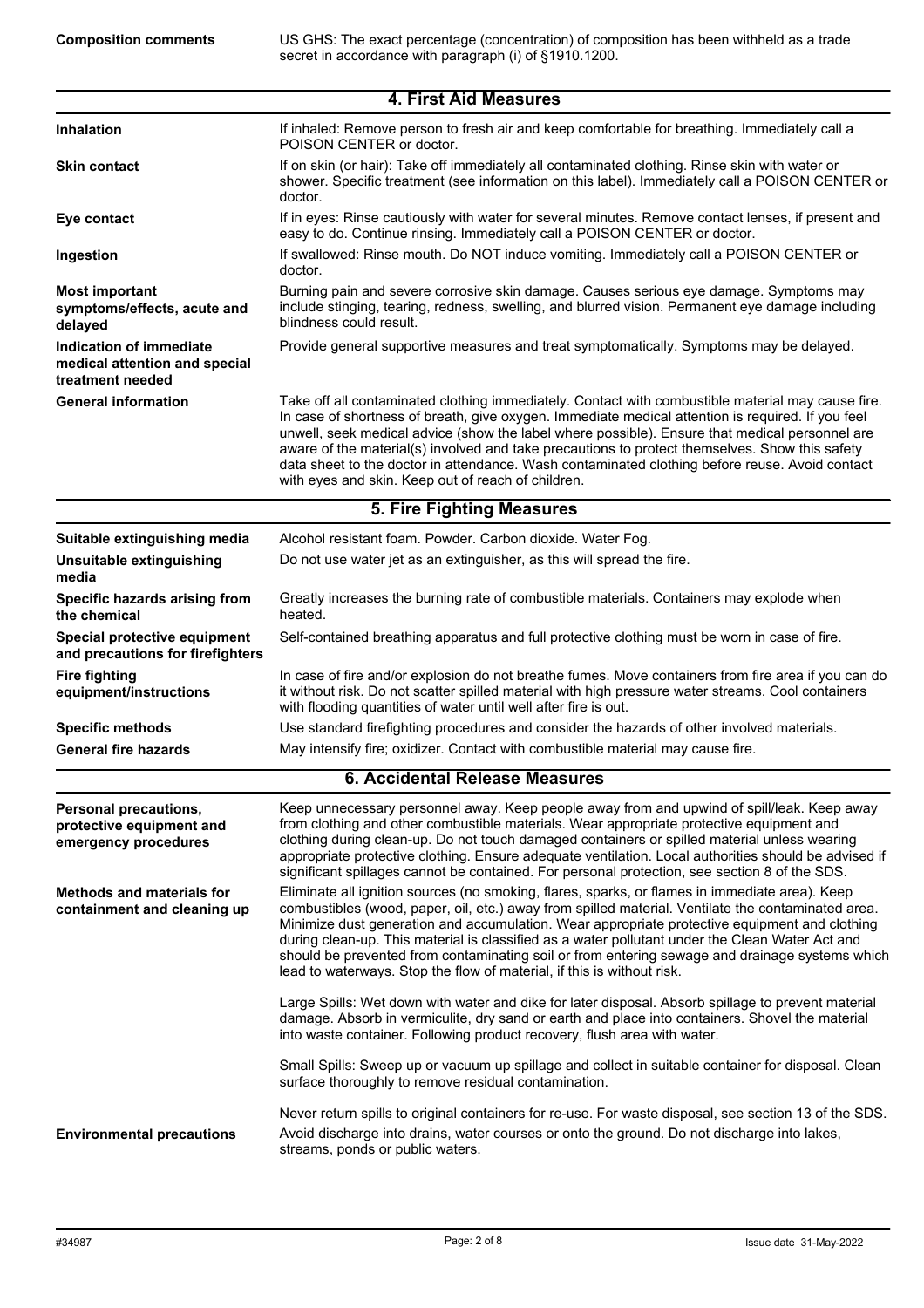## **7. Handling and Storage**

| Precautions for safe handling                                   | DANGER -- CORROSIVE<br>Minimize dust generation and accumulation. Routine housekeeping should be instituted to ensure<br>that dusts do not accumulate on surfaces. Keep away from heat. Take any precaution to avoid<br>mixing with combustibles. Keep away from clothing and other combustible materials. Use only with<br>adequate ventilation. Do not breathe dust. Do not get in eyes, on skin, or on clothing. Avoid<br>prolonged exposure. Wear appropriate personal protective equipment. Wash thoroughly after<br>handling. Use appropriate container to avoid environmental contamination. Keep container tightly<br>closed. Use good industrial hygiene practices in handling this material. When using do not eat or<br>drink. |
|-----------------------------------------------------------------|-------------------------------------------------------------------------------------------------------------------------------------------------------------------------------------------------------------------------------------------------------------------------------------------------------------------------------------------------------------------------------------------------------------------------------------------------------------------------------------------------------------------------------------------------------------------------------------------------------------------------------------------------------------------------------------------------------------------------------------------|
| Conditions for safe storage,<br>including any incompatibilities | Store locked up. Keep away from heat. This material can accumulate static charge which may<br>cause spark and become an ignition source. Store in a cool, dry place out of direct sunlight. Store<br>in corrosive resistant container with a resistant inner liner. Keep containers tightly closed in a dry,<br>cool and well-ventilated place. Keep only in the original container. Do not store near combustible<br>materials. Store away from incompatible materials (see Section 10 of the SDS). Keep out of reach<br>of children.                                                                                                                                                                                                    |

### **8. Exposure Controls/Personal Protection**

| <b>Occupational exposure limits</b>                      |                                                                                                                                                                                                                                                                                                                                                                                                        |                                                                                                                                                                                                                                                                                                                                                                                        |
|----------------------------------------------------------|--------------------------------------------------------------------------------------------------------------------------------------------------------------------------------------------------------------------------------------------------------------------------------------------------------------------------------------------------------------------------------------------------------|----------------------------------------------------------------------------------------------------------------------------------------------------------------------------------------------------------------------------------------------------------------------------------------------------------------------------------------------------------------------------------------|
|                                                          | US. OSHA Table Z-1 Limits for Air Contaminants (29 CFR 1910.1000)                                                                                                                                                                                                                                                                                                                                      | Value                                                                                                                                                                                                                                                                                                                                                                                  |
| <b>Components</b><br>Sodium hydroxide (CAS<br>1310-73-2) | <b>Type</b><br>PEL                                                                                                                                                                                                                                                                                                                                                                                     | $2$ mg/m $3$                                                                                                                                                                                                                                                                                                                                                                           |
| <b>US. ACGIH Threshold Limit Values</b>                  |                                                                                                                                                                                                                                                                                                                                                                                                        |                                                                                                                                                                                                                                                                                                                                                                                        |
| <b>Components</b>                                        | <b>Type</b>                                                                                                                                                                                                                                                                                                                                                                                            | <b>Value</b>                                                                                                                                                                                                                                                                                                                                                                           |
| Sodium hydroxide (CAS<br>1310-73-2)                      | Ceiling                                                                                                                                                                                                                                                                                                                                                                                                | $2$ mg/m $3$                                                                                                                                                                                                                                                                                                                                                                           |
| US. NIOSH: Pocket Guide to Chemical Hazards              |                                                                                                                                                                                                                                                                                                                                                                                                        |                                                                                                                                                                                                                                                                                                                                                                                        |
| <b>Components</b>                                        | <b>Type</b>                                                                                                                                                                                                                                                                                                                                                                                            | <b>Value</b>                                                                                                                                                                                                                                                                                                                                                                           |
| Sodium hydroxide (CAS<br>1310-73-2)                      | Ceiling                                                                                                                                                                                                                                                                                                                                                                                                | $2$ mg/m $3$                                                                                                                                                                                                                                                                                                                                                                           |
| <b>Biological limit values</b>                           | No biological exposure limits noted for the ingredient(s).                                                                                                                                                                                                                                                                                                                                             |                                                                                                                                                                                                                                                                                                                                                                                        |
| Appropriate engineering<br>controls                      | Good general ventilation (typically 10 air changes per hour) should be used. Ventilation rates<br>should be matched to conditions. If applicable, use process enclosures, local exhaust ventilation,<br>or other engineering controls to maintain airborne levels below recommended exposure limits. If<br>exposure limits have not been established, maintain airborne levels to an acceptable level. |                                                                                                                                                                                                                                                                                                                                                                                        |
|                                                          | Individual protection measures, such as personal protective equipment                                                                                                                                                                                                                                                                                                                                  |                                                                                                                                                                                                                                                                                                                                                                                        |
| <b>Eye/face protection</b>                               | Chemical splash goggles.                                                                                                                                                                                                                                                                                                                                                                               |                                                                                                                                                                                                                                                                                                                                                                                        |
| <b>Skin protection</b>                                   |                                                                                                                                                                                                                                                                                                                                                                                                        |                                                                                                                                                                                                                                                                                                                                                                                        |
| <b>Hand protection</b>                                   | Impervious gloves. Confirm with reputable supplier first.                                                                                                                                                                                                                                                                                                                                              |                                                                                                                                                                                                                                                                                                                                                                                        |
| <b>Other</b>                                             | As required by employer code.                                                                                                                                                                                                                                                                                                                                                                          |                                                                                                                                                                                                                                                                                                                                                                                        |
| <b>Respiratory protection</b>                            | Where exposure guideline levels may be exceeded, use an approved NIOSH respirator.<br>Respirator should be selected by and used under the direction of a trained health and safety<br>professional following requirements found in OSHA's respirator standard (29 CFR 1910.134),<br>CAN/CSA-Z94.4 and ANSI's standard for respiratory protection (Z88.2).                                              |                                                                                                                                                                                                                                                                                                                                                                                        |
| <b>Thermal hazards</b>                                   | Not applicable.                                                                                                                                                                                                                                                                                                                                                                                        |                                                                                                                                                                                                                                                                                                                                                                                        |
| <b>General hygiene</b><br>considerations                 | with the skin and the eyes.                                                                                                                                                                                                                                                                                                                                                                            | Keep from contact with clothing and other combustible materials. Remove and wash contaminated<br>clothing promptly. When using do not smoke. Always observe good personal hygiene measures,<br>such as washing after handling the material and before eating, drinking, and/or smoking.<br>Routinely wash work clothing and protective equipment to remove contaminants. Avoid contact |

# **9. Physical and Chemical Properties**

| Appearance                   | Powder         |
|------------------------------|----------------|
| <b>Physical state</b>        | Solid.         |
| Form                         | Solid.         |
| Color                        | Not available. |
| Odor                         | Not available. |
| <b>Odor threshold</b>        | Not available. |
| pH                           | Not available. |
| Melting point/freezing point | Not available. |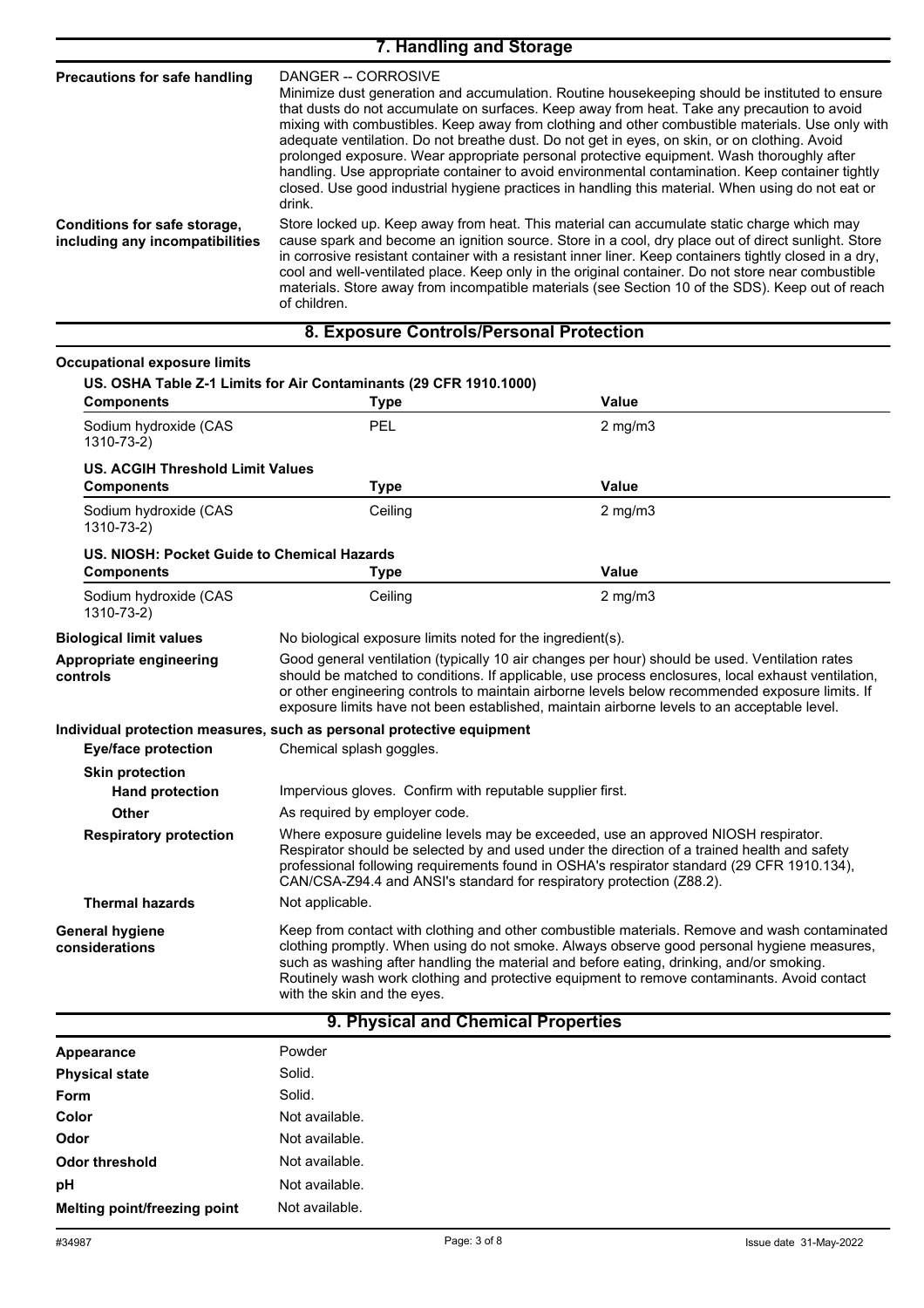| Initial boiling point and boiling<br>range                           | Not available.                                                                                                                                                                                                        |                     |  |  |
|----------------------------------------------------------------------|-----------------------------------------------------------------------------------------------------------------------------------------------------------------------------------------------------------------------|---------------------|--|--|
| Pour point                                                           | Not available.                                                                                                                                                                                                        |                     |  |  |
| <b>Specific gravity</b>                                              | Not available.                                                                                                                                                                                                        |                     |  |  |
| <b>Partition coefficient</b><br>(n-octanol/water)                    | Not available.                                                                                                                                                                                                        |                     |  |  |
| <b>Flash point</b>                                                   | Not available.                                                                                                                                                                                                        |                     |  |  |
| <b>Evaporation rate</b>                                              | Not available.                                                                                                                                                                                                        |                     |  |  |
| Flammability (solid, gas)                                            | Not available.                                                                                                                                                                                                        |                     |  |  |
| Upper/lower flammability or explosive limits                         |                                                                                                                                                                                                                       |                     |  |  |
| <b>Flammability limit - lower</b><br>(%)                             | Not available.                                                                                                                                                                                                        |                     |  |  |
| <b>Flammability limit - upper</b><br>(%)                             | Not available.                                                                                                                                                                                                        |                     |  |  |
| Explosive limit - lower (%)                                          | Not available.                                                                                                                                                                                                        |                     |  |  |
| Explosive limit - upper (%)                                          | Not available.                                                                                                                                                                                                        |                     |  |  |
| Vapor pressure                                                       | Not available.                                                                                                                                                                                                        |                     |  |  |
| <b>Vapor density</b>                                                 | Not available.                                                                                                                                                                                                        |                     |  |  |
| <b>Relative density</b>                                              | Not available.                                                                                                                                                                                                        |                     |  |  |
| Solubility(ies)                                                      | Not available.                                                                                                                                                                                                        |                     |  |  |
| <b>Auto-ignition temperature</b>                                     | Not available.                                                                                                                                                                                                        |                     |  |  |
| <b>Decomposition temperature</b>                                     | Not available.                                                                                                                                                                                                        |                     |  |  |
| <b>Viscosity</b>                                                     | Not available.                                                                                                                                                                                                        |                     |  |  |
| <b>Other information</b>                                             |                                                                                                                                                                                                                       |                     |  |  |
| <b>Explosive properties</b>                                          | Not explosive.                                                                                                                                                                                                        |                     |  |  |
| <b>Oxidizing properties</b>                                          | May intensify fire; oxidizer.                                                                                                                                                                                         |                     |  |  |
| <b>10. Stability and Reactivity</b>                                  |                                                                                                                                                                                                                       |                     |  |  |
|                                                                      |                                                                                                                                                                                                                       |                     |  |  |
| <b>Reactivity</b>                                                    | May be corrosive to metals. Keep away from combustible material. Greatly increases the burning<br>rate of combustible materials. This product may react with strong oxidizing agents.                                 |                     |  |  |
| <b>Possibility of hazardous</b><br>reactions                         | No dangerous reaction known under conditions of normal use.                                                                                                                                                           |                     |  |  |
| <b>Chemical stability</b>                                            | The product is an oxidizer and may intensify fire.                                                                                                                                                                    |                     |  |  |
| <b>Conditions to avoid</b>                                           | Keep away from heat, hot surfaces, sparks, open flames and other ignition sources. Do not mix<br>with other chemicals.                                                                                                |                     |  |  |
| Incompatible materials                                               | Strong acids. Strong oxidizing agents. Combustible material. Reducing agents. Metals.                                                                                                                                 |                     |  |  |
| <b>Hazardous decomposition</b>                                       | May include and are not limited to: Chlorine. Sulfuric acid. Oxides of carbon. Oxides of sodium.                                                                                                                      |                     |  |  |
| products                                                             |                                                                                                                                                                                                                       |                     |  |  |
|                                                                      | 11. Toxicological Information                                                                                                                                                                                         |                     |  |  |
| Information on likely routes of exposure<br><b>Inhalation</b>        | May cause irritation to the respiratory system. Prolonged inhalation may be harmful.                                                                                                                                  |                     |  |  |
| <b>Skin contact</b>                                                  | Causes severe skin burns.                                                                                                                                                                                             |                     |  |  |
| Eye contact                                                          | Causes serious eye damage.                                                                                                                                                                                            |                     |  |  |
| Ingestion                                                            | Causes digestive tract burns. May cause stomach distress, nausea or vomiting.                                                                                                                                         |                     |  |  |
| Symptoms related to the<br>physical, chemical and                    | Burning pain and severe corrosive skin damage. Causes serious eye damage. Symptoms may<br>include stinging, tearing, redness, swelling, and blurred vision. Permanent eye damage including<br>blindness could result. |                     |  |  |
| toxicological characteristics                                        |                                                                                                                                                                                                                       |                     |  |  |
| Information on toxicological effects<br><b>Acute toxicity</b>        | Causes burns, See below.                                                                                                                                                                                              |                     |  |  |
|                                                                      |                                                                                                                                                                                                                       | <b>Test Results</b> |  |  |
| <b>Components</b><br>Sodium carbonate (CAS 497-19-8)<br><b>Acute</b> | <b>Species</b>                                                                                                                                                                                                        |                     |  |  |
| Dermal<br>LD50                                                       | Rabbit                                                                                                                                                                                                                | > 2000 mg/kg, ECHA  |  |  |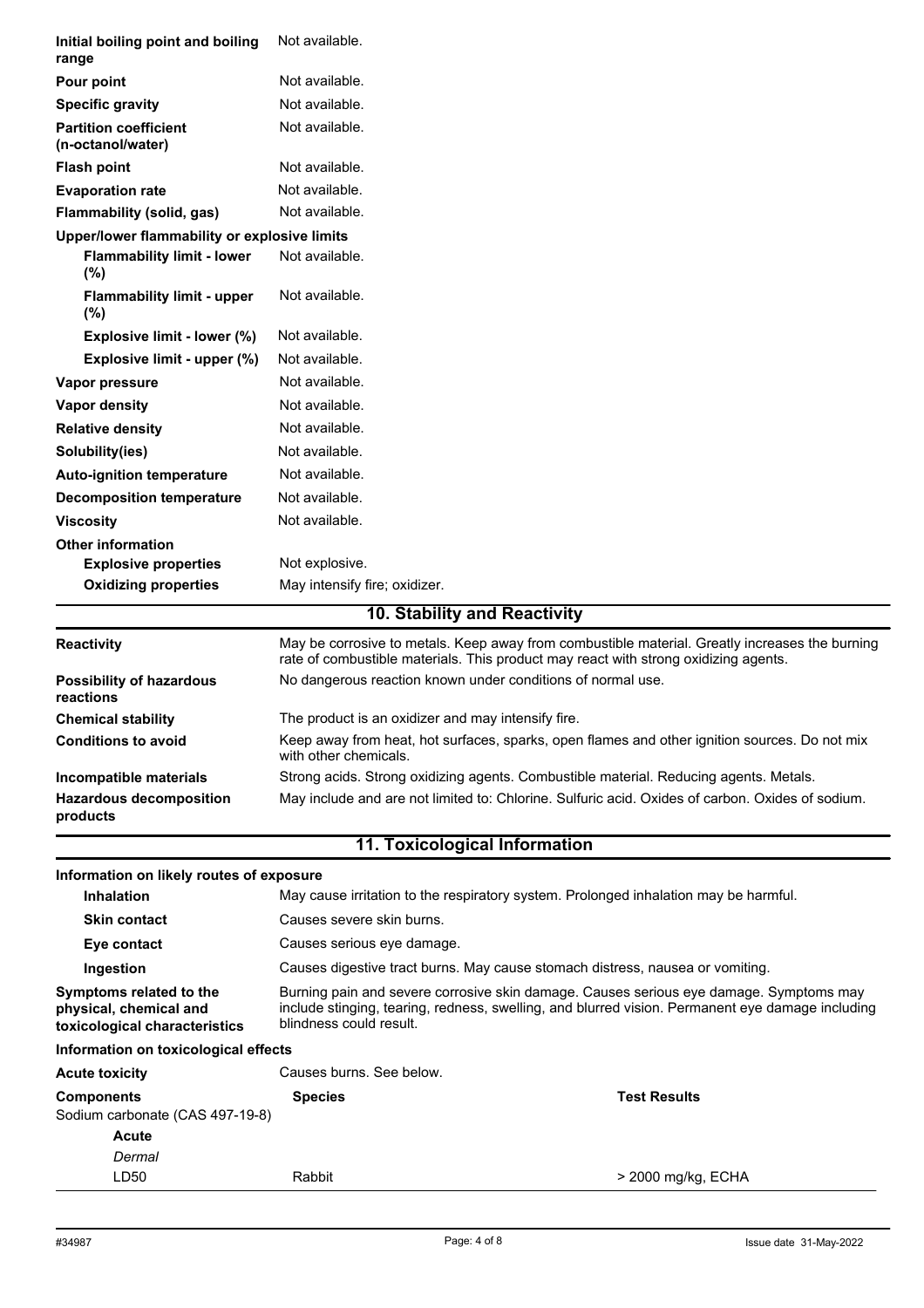| <b>Components</b>                                      | <b>Species</b>                                                 | <b>Test Results</b>           |  |
|--------------------------------------------------------|----------------------------------------------------------------|-------------------------------|--|
| Inhalation                                             |                                                                |                               |  |
| <b>LC50</b>                                            | Rat                                                            | 2300 mg/m3, 2 Hours, ECHA     |  |
| Oral                                                   |                                                                |                               |  |
| LD50                                                   | Rat                                                            | 2800 mg/kg, ECHA, HSDB        |  |
| Sodium dichloroisocyanurate dihydrate (CAS 51580-86-0) |                                                                |                               |  |
| <b>Acute</b>                                           |                                                                |                               |  |
| Dermal                                                 |                                                                |                               |  |
| LD50                                                   | Rat                                                            | > 5000 mg/kg, ECHA            |  |
| Inhalation                                             |                                                                |                               |  |
| <b>LC50</b>                                            | Rat                                                            | 0.3 - 1.2 mg/L, 4 Hours, ECHA |  |
| Oral<br>LD50                                           | Rat                                                            | 1671 mg/kg, ECHA              |  |
| Sodium hydroxide (CAS 1310-73-2)                       |                                                                |                               |  |
| <b>Acute</b>                                           |                                                                |                               |  |
| Dermal                                                 |                                                                |                               |  |
| LD50                                                   | Not available                                                  |                               |  |
| Inhalation                                             |                                                                |                               |  |
| LC50                                                   | Not available                                                  |                               |  |
| Oral                                                   |                                                                |                               |  |
| LD50                                                   | Not available                                                  |                               |  |
| <b>Skin corrosion/irritation</b>                       | Causes severe skin burns and eye damage.                       |                               |  |
| <b>Exposure minutes</b>                                | Not available.                                                 |                               |  |
| Erythema value                                         | Not available.                                                 |                               |  |
| Oedema value                                           | Not available.                                                 |                               |  |
| Serious eye damage/eye<br>irritation                   | Causes serious eye damage.                                     |                               |  |
| <b>Corneal opacity value</b>                           | Not available.                                                 |                               |  |
| Iris lesion value                                      | Not available.                                                 |                               |  |
| <b>Conjunctival reddening</b><br>value                 | Not available.                                                 |                               |  |
| Conjunctival oedema value                              | Not available.                                                 |                               |  |
| <b>Recover days</b>                                    | Not available.                                                 |                               |  |
| Respiratory or skin sensitization                      |                                                                |                               |  |
| <b>Respiratory sensitization</b>                       | Not a respiratory sensitizer.                                  |                               |  |
| <b>Skin sensitization</b>                              | This product is not expected to cause skin sensitization.      |                               |  |
| <b>Germ cell mutagenicity</b>                          | Non-hazardous by OSHA criteria.                                |                               |  |
| Carcinogenicity                                        | Non-hazardous by OSHA criteria. See below.                     |                               |  |
|                                                        | IARC Monographs. Overall Evaluation of Carcinogenicity         |                               |  |
| Not listed.                                            | OSHA Specifically Regulated Substances (29 CFR 1910.1001-1052) |                               |  |
| Not regulated.                                         | US. National Toxicology Program (NTP) Report on Carcinogens    |                               |  |
| Not listed.                                            |                                                                |                               |  |
| <b>Reproductive toxicity</b>                           | Non-hazardous by OSHA criteria.                                |                               |  |
| Specific target organ toxicity -<br>single exposure    | Not classified.                                                |                               |  |
| Specific target organ toxicity -<br>repeated exposure  | Not classified.                                                |                               |  |
| <b>Aspiration hazard</b>                               | Not an aspiration hazard.                                      |                               |  |
| <b>Chronic effects</b>                                 | Prolonged inhalation may be harmful.                           |                               |  |
| <b>Further information</b>                             | Not available.                                                 |                               |  |
| 12. Ecological Information                             |                                                                |                               |  |
|                                                        |                                                                |                               |  |

### **Ecotoxicity** See below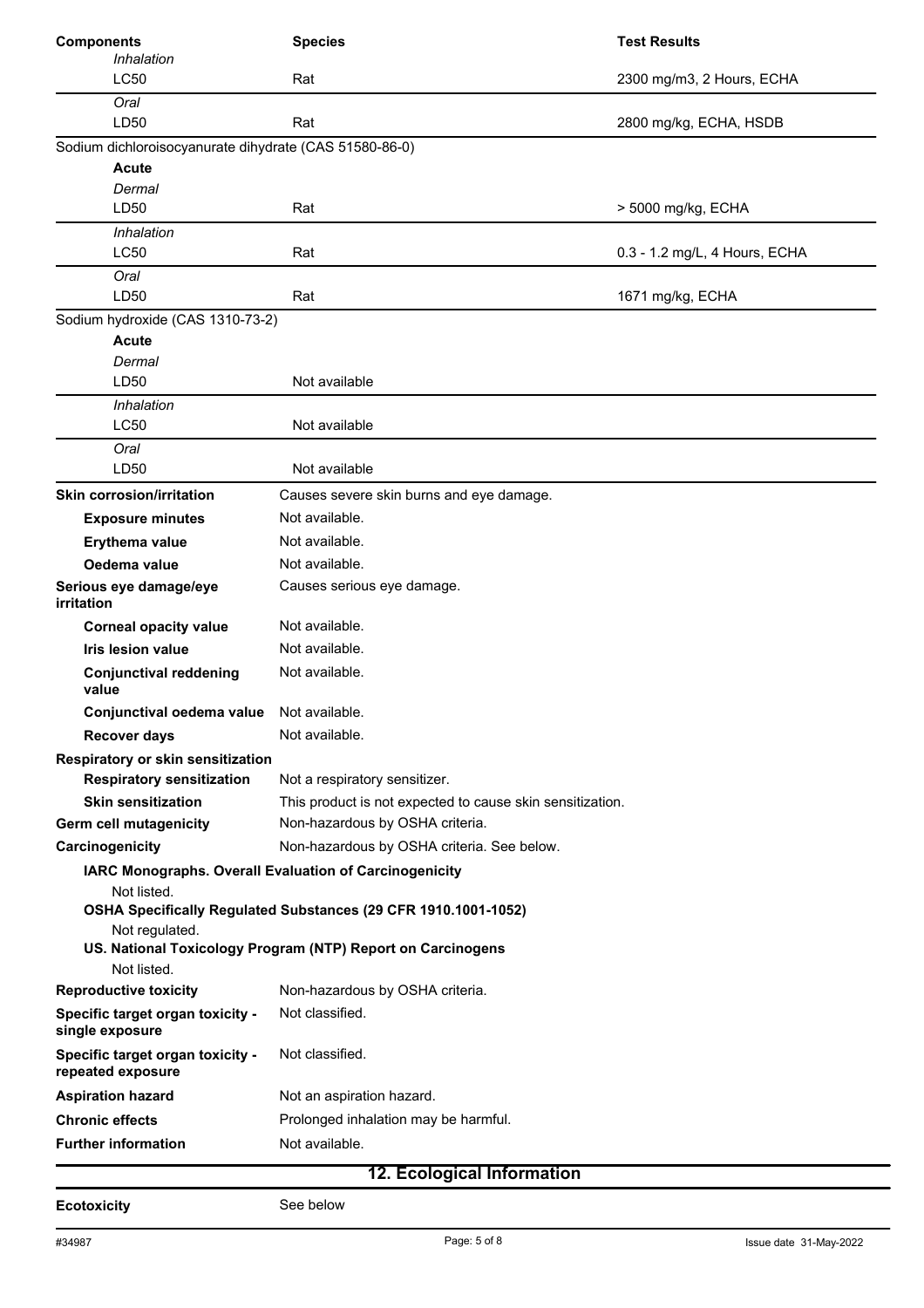| Ecotoxicological data<br><b>Components</b>             |                                                                                                                                                                                                                        | <b>Species</b>                                                                                                                                                                                                                                                                 | <b>Test Results</b>          |
|--------------------------------------------------------|------------------------------------------------------------------------------------------------------------------------------------------------------------------------------------------------------------------------|--------------------------------------------------------------------------------------------------------------------------------------------------------------------------------------------------------------------------------------------------------------------------------|------------------------------|
| Sodium carbonate (CAS 497-19-8)                        |                                                                                                                                                                                                                        |                                                                                                                                                                                                                                                                                |                              |
| Crustacea                                              | EC50                                                                                                                                                                                                                   | Daphnia                                                                                                                                                                                                                                                                        | 265 mg/L, 48 Hours           |
| <b>Aquatic</b>                                         |                                                                                                                                                                                                                        |                                                                                                                                                                                                                                                                                |                              |
| Crustacea                                              | <b>EC50</b>                                                                                                                                                                                                            | Water flea (Ceriodaphnia dubia)                                                                                                                                                                                                                                                | 156.6 - 298.9 mg/L, 48 hours |
| Fish                                                   | LC50                                                                                                                                                                                                                   | Bluegill (Lepomis macrochirus)                                                                                                                                                                                                                                                 | 300 mg/L, 96 hours           |
| Sodium dichloroisocyanurate dihydrate (CAS 51580-86-0) |                                                                                                                                                                                                                        |                                                                                                                                                                                                                                                                                |                              |
| <b>Aquatic</b>                                         |                                                                                                                                                                                                                        |                                                                                                                                                                                                                                                                                |                              |
| Crustacea                                              | EC50                                                                                                                                                                                                                   | Water flea (Daphnia magna)                                                                                                                                                                                                                                                     | 0.15 mg/L, 48 hours          |
| Fish                                                   | LC50                                                                                                                                                                                                                   | Rainbow trout.donaldson trout<br>(Oncorhynchus mykiss)                                                                                                                                                                                                                         | 0.29 mg/L, 96 hours          |
| Sodium hydroxide (CAS 1310-73-2)                       |                                                                                                                                                                                                                        |                                                                                                                                                                                                                                                                                |                              |
| <b>Aquatic</b>                                         |                                                                                                                                                                                                                        |                                                                                                                                                                                                                                                                                |                              |
| Crustacea                                              | <b>EC50</b>                                                                                                                                                                                                            | Water flea (Ceriodaphnia dubia)                                                                                                                                                                                                                                                | 34.59 - 47.13 mg/L, 48 hours |
| <b>Fish</b>                                            | <b>LC50</b>                                                                                                                                                                                                            | Western mosquitofish (Gambusia affinis) 125 mg/L, 96 hours                                                                                                                                                                                                                     |                              |
| Persistence and degradability                          |                                                                                                                                                                                                                        | No data is available on the degradability of any ingredients in the mixture.                                                                                                                                                                                                   |                              |
| <b>Bioaccumulative potential</b>                       | No data available.                                                                                                                                                                                                     |                                                                                                                                                                                                                                                                                |                              |
| <b>Mobility in soil</b>                                | No data available.                                                                                                                                                                                                     |                                                                                                                                                                                                                                                                                |                              |
| <b>Mobility in general</b>                             | Not available.                                                                                                                                                                                                         |                                                                                                                                                                                                                                                                                |                              |
| Other adverse effects                                  |                                                                                                                                                                                                                        | No other adverse environmental effects (e.g. ozone depletion, photochemical ozone creation<br>potential, endocrine disruption, global warming potential) are expected from this component.                                                                                     |                              |
|                                                        |                                                                                                                                                                                                                        | <b>13. Disposal Considerations</b>                                                                                                                                                                                                                                             |                              |
| <b>Disposal instructions</b>                           |                                                                                                                                                                                                                        | Collect and reclaim or dispose in sealed containers at licensed waste disposal site. Incinerate the<br>material under controlled conditions in an approved incinerator. Dispose of contents/container in<br>accordance with local/regional/national/international regulations. |                              |
| <b>Local disposal regulations</b>                      |                                                                                                                                                                                                                        | Dispose in accordance with all applicable regulations.                                                                                                                                                                                                                         |                              |
| <b>Hazardous waste code</b>                            | D002: Waste Corrosive material [pH <= 2 or = > 12.5, or corrosive to steel]<br>The waste code should be assigned in discussion between the user, the producer and the waste<br>disposal company.                       |                                                                                                                                                                                                                                                                                |                              |
| Waste from residues / unused<br>products               | Dispose of in accordance with local regulations. Empty containers or liners may retain some<br>product residues. This material and its container must be disposed of in a safe manner (see:<br>Disposal instructions). |                                                                                                                                                                                                                                                                                |                              |
| <b>Contaminated packaging</b>                          | disposal.                                                                                                                                                                                                              | Since emptied containers may retain product residue, follow label warnings even after container is<br>emptied. Empty containers should be taken to an approved waste handling site for recycling or                                                                            |                              |

### **14. Transport Information**

### **U.S. Department of Transportation (DOT)**

| <b>Basic shipping requirements:</b> |                                       |
|-------------------------------------|---------------------------------------|
| UN number                           | UN3085                                |
| Proper shipping name                | Oxidizing solid, corrosive, n.o.s.    |
| <b>Technical name</b>               | Sodium dichloroisocyanurate dihydrate |
| <b>Technical name</b>               | Sodium hydroxide                      |
| <b>Hazard class</b>                 | <b>Limited Quantity - US</b>          |
| Packing group                       | Ш                                     |
| <b>Marine pollutant</b>             | Yes                                   |
| <b>Packaging exceptions</b>         | <1 kg - Limited Quantity              |
|                                     |                                       |

**DOT**

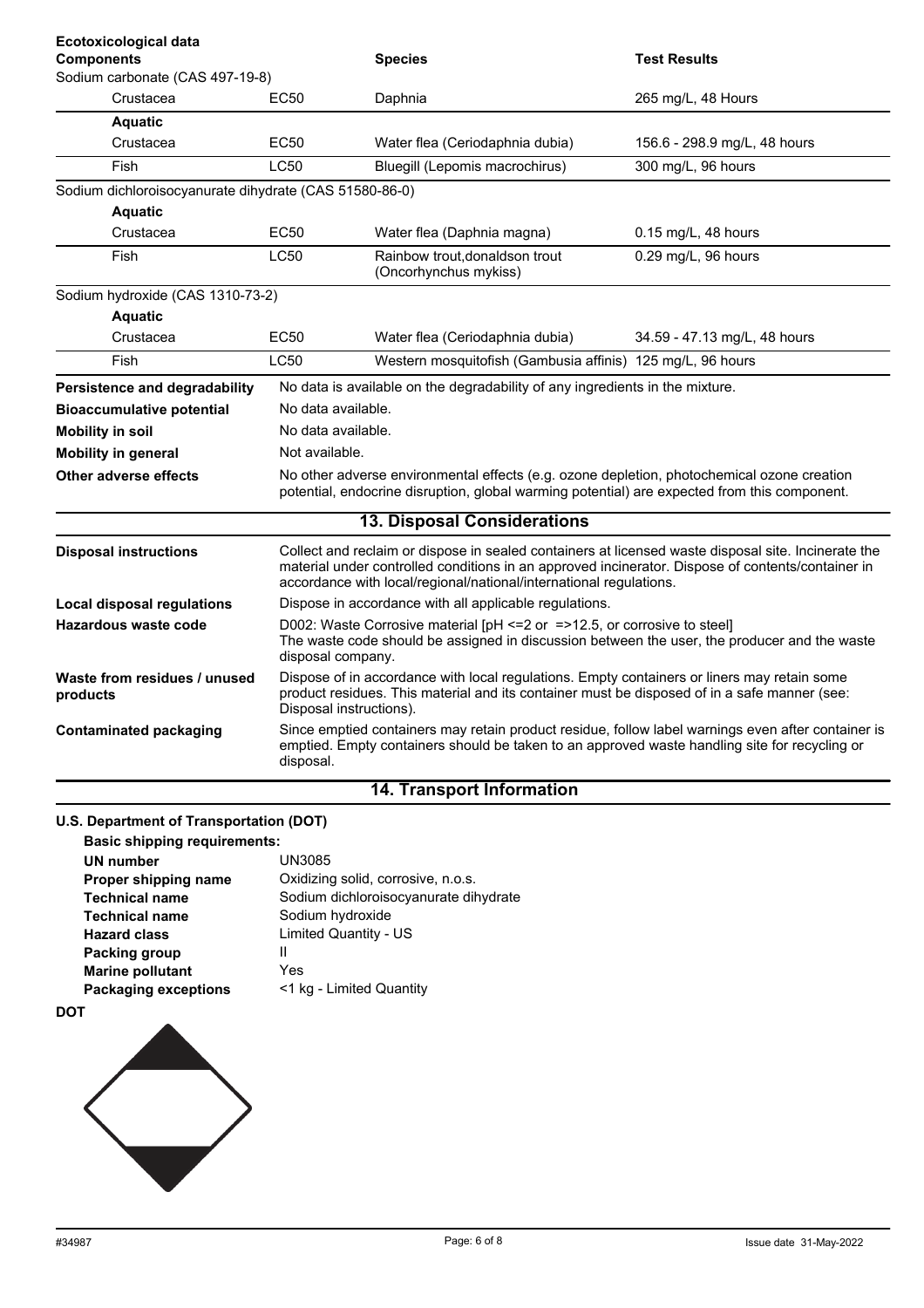|                                                                                    |                                                                                  | 15. Regulatory Information                                                                                       |  |
|------------------------------------------------------------------------------------|----------------------------------------------------------------------------------|------------------------------------------------------------------------------------------------------------------|--|
| <b>US federal regulations</b>                                                      | Standard, 29 CFR 1910.1200.                                                      | This product is a "Hazardous Chemical" as defined by the OSHA Hazard Communication                               |  |
|                                                                                    | TSCA Section 12(b) Export Notification (40 CFR 707, Subpt. D)                    |                                                                                                                  |  |
| Not regulated.                                                                     |                                                                                  |                                                                                                                  |  |
| <b>CERCLA Hazardous Substance List (40 CFR 302.4)</b>                              |                                                                                  |                                                                                                                  |  |
| Sodium hydroxide (CAS 1310-73-2)<br><b>SARA 304 Emergency release notification</b> |                                                                                  | Listed.                                                                                                          |  |
| Not regulated.                                                                     |                                                                                  |                                                                                                                  |  |
| Not regulated.                                                                     | OSHA Specifically Regulated Substances (29 CFR 1910.1001-1052)                   |                                                                                                                  |  |
| Superfund Amendments and Reauthorization Act of 1986 (SARA)                        |                                                                                  |                                                                                                                  |  |
| <b>SARA 302 Extremely</b><br>hazardous substance                                   | No                                                                               |                                                                                                                  |  |
| <b>Classified hazard</b>                                                           | Oxidizer (liquid, solid, or gas)                                                 |                                                                                                                  |  |
| categories                                                                         | Corrosive to metal                                                               |                                                                                                                  |  |
|                                                                                    | Skin corrosion or irritation<br>Serious eye damage or eye irritation             |                                                                                                                  |  |
| SARA 313 (TRI reporting)                                                           |                                                                                  |                                                                                                                  |  |
| Not regulated.                                                                     |                                                                                  |                                                                                                                  |  |
| <b>Other federal regulations</b>                                                   |                                                                                  |                                                                                                                  |  |
|                                                                                    | Clean Air Act (CAA) Section 112 Hazardous Air Pollutants (HAPs) List             |                                                                                                                  |  |
| Not regulated.                                                                     |                                                                                  |                                                                                                                  |  |
|                                                                                    | Clean Air Act (CAA) Section 112(r) Accidental Release Prevention (40 CFR 68.130) |                                                                                                                  |  |
| Not regulated.<br><b>Safe Drinking Water Act</b>                                   | Not regulated.                                                                   |                                                                                                                  |  |
| (SDWA)                                                                             |                                                                                  |                                                                                                                  |  |
| <b>Food and Drug</b><br><b>Administration (FDA)</b>                                | Not regulated.                                                                   |                                                                                                                  |  |
| <b>US state regulations</b>                                                        | See below                                                                        |                                                                                                                  |  |
|                                                                                    | US - Illinois Chemical Safety Act: Listed substance                              |                                                                                                                  |  |
| Sodium hydroxide (CAS 1310-73-2)                                                   |                                                                                  |                                                                                                                  |  |
|                                                                                    | US - Louisiana Spill Reporting: Listed substance                                 |                                                                                                                  |  |
| Sodium hydroxide (CAS 1310-73-2)<br>US - Minnesota Haz Subs: Listed substance      |                                                                                  | Listed.                                                                                                          |  |
| Sodium hydroxide (CAS 1310-73-2)                                                   |                                                                                  | SODIUM HYDROXIDE                                                                                                 |  |
|                                                                                    |                                                                                  | US. California Controlled Substances. CA Department of Justice (California Health and Safety Code Section 11100) |  |
| Not listed.                                                                        |                                                                                  |                                                                                                                  |  |
| US. Massachusetts RTK - Substance List                                             |                                                                                  |                                                                                                                  |  |
|                                                                                    | Sodium dichloroisocyanurate dihydrate (CAS 51580-86-0)                           |                                                                                                                  |  |
| Sodium hydroxide (CAS 1310-73-2)                                                   | US. New Jersey Worker and Community Right-to-Know Act                            |                                                                                                                  |  |
|                                                                                    | Sodium dichloroisocyanurate dihydrate (CAS 51580-86-0)                           |                                                                                                                  |  |
| Sodium hydroxide (CAS 1310-73-2)                                                   |                                                                                  |                                                                                                                  |  |
|                                                                                    | US. Pennsylvania Worker and Community Right-to-Know Law                          |                                                                                                                  |  |
|                                                                                    | Sodium dichloroisocyanurate dihydrate (CAS 51580-86-0)                           |                                                                                                                  |  |
| Sodium hydroxide (CAS 1310-73-2)                                                   |                                                                                  |                                                                                                                  |  |
| <b>US. Rhode Island RTK</b>                                                        | Sodium dichloroisocyanurate dihydrate (CAS 51580-86-0)                           |                                                                                                                  |  |
| Sodium hydroxide (CAS 1310-73-2)                                                   |                                                                                  |                                                                                                                  |  |
| <b>California Proposition 65</b>                                                   |                                                                                  |                                                                                                                  |  |
|                                                                                    |                                                                                  | This product is not subject to warning labeling under the California Proposition 65 regulation.                  |  |
|                                                                                    |                                                                                  |                                                                                                                  |  |
| Country(s) or region                                                               | Inventory name                                                                   | On inventory (yes/no)*                                                                                           |  |